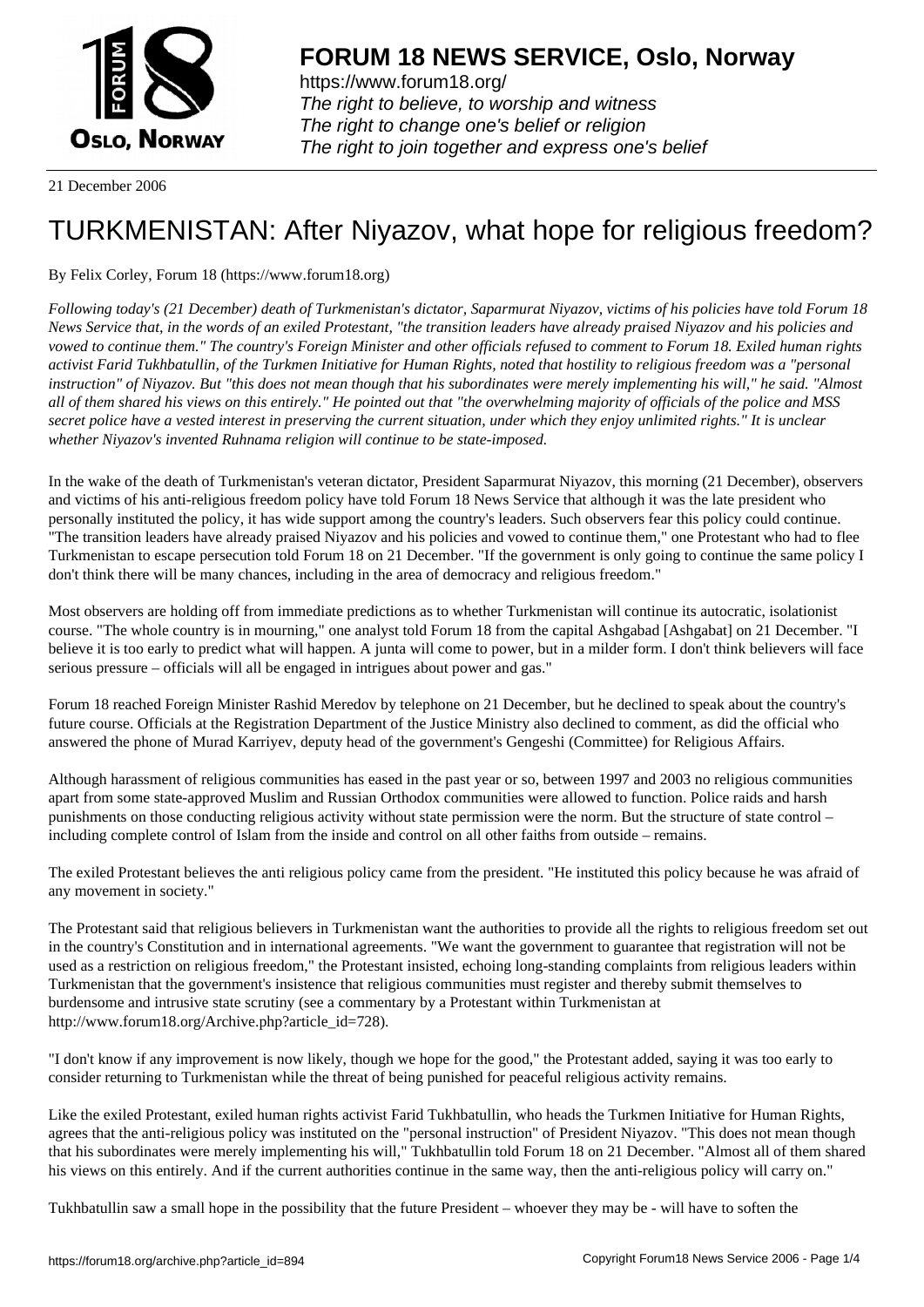of the Ministry of State Security (MSS) secret police have a vested interest interest interest interest interest in which they enjoy unlimited rights."

Jehovah's Witnesses have told Forum 18 that, throughout 2006, their members across Turkmenistan have been detained for up to 48 hours – especially while talking to others about their faith on the street or at people's doors – and meetings in private homes have been raided.

Following previous long-standing practices against religious minorities, local imam I. Janmedov joined police officers and an official of the local administration during a 15 May raid on a Jehovah's Witness meeting in a private flat in the northern town of Konye-Urgench [Koneürgench]. After being taken to the local police station, all the Jehovah's Witnesses were interrogated, insulted and threatened before being released. Religious literature confiscated from them was not returned. In late June, R. Nasyrov, a Jehovah's Witness from Turkmenabad (formerly Charjou [Charjew]), was forcibly held for five days at a drug-treatment centre in Atamurad (formerly Kerki) in southern Turkmenistan, where he became seriously ill.

In early June, military conscription officers from the northern Lebap region forcibly took Jehovah's Witness Serdar Satlykov to the detention centre for those refusing to perform compulsory military service, Jehovah's Witnesses told Forum 18. After refusing pressure from the head of a military unit to accept military service, Satlykov was taken to deputy defence minister, Kurban Muhammednazarov, who then ordered that he be held in a psychiatric unit. Satlykov – who refuses military service on grounds of his faith - was detained there from 6 to 20 June before being freed. He has not been harassed since his release. Fellow Jehovah's Witness Aga Soyegov was held in psychiatric hospital in late 2005 to try to pressure him to accept compulsory military service (see F18News 10 February 2006 http://www.forum18.org/Archive.php?article\_id=725).

Even the Russian Orthodox Church – one of only two legal faiths between 1997 and 2003 – faces restrictions on its activity. The Turkmen Initiative for Human Rights (TIHR) reported in October that final construction work on the women's convent next to St Nicholas' Church in Ashgabad had to come to a halt in late 2005, after President Niyazov warned the Orthodox clergy in a private conversation that if they carried on with the building work he would order the demolition of all the country's Orthodox churches.

Other places of worship – such as those of the majority religious community Islam, the Seventh-day Adventist Church and the Armenian Apostolic Church have also been demolished (see F18News 23 May 2006 http://www.forum18.org/Archive.php?article\_id=786).

"The walls of the future convent were put up with the funds of parishioners and by their own efforts," TIHR quoted Russian Orthodox parishioner Svetlana M. as declaring. "Unfortunately the powers that be don't understand that the prayers pronounced within the walls of a convent – just as those in mosques – call for peace and harmony."

Unclear at present is whether the new government will continue to impose the cult of personality around Niyazov that was imposed during his lifetime. Niyazov's two-volume Ruhnama (Book of the Soul) has become compulsory reading in schools and other institutions and has been imposed on religious communities. Quotations from it have even – in an action that is for devout Muslims blasphemous - been carved around the interior of the dome of a vast new mosque built in Niyazov's home village of Kipchak near Ashgabad, where he is due to be buried (see F18News 1 March 2005 http://www.forum18.org/Archive.php?article\_id=522).

Turkmenistan's cult of the leader's personality and state-imposition of an invented religion is far closer to North Korea's Juche, or self-reliance, than it is to Stalin's personality cult. North Korea's Juche is – in a similar way to Turkmenistan's Ruhnama synonymous with the cult of the deceased North Korean leader Kim Il-Sung, or Kimilsungism (see F18News 29 March 2006 http://www.forum18.org/Archive.php?article\_id=752).

"Although religion here is separate from the state, imams and ordinary believers appealed to the government and the local authorities to be allowed to quote from the Ruhnama in mosques," one Ruhnama teacher – who preferred not to be identified – insisted to Forum 18 back in October. "This was the initiative of imams and believers, who wanted to do so out of respect for the President." The teacher alleged that imams only read parts of the work connected with religion. He said mosques hold Ruhnama days each Saturday, but said he did not know if communities of other faiths do the same. "For Christians and others it's their affair – they have their own rituals."

The teacher denied that the presence of copies of the Ruhnama in mosques on a par with the Koran was an insult to Muslims' faith. "If you want to read the Ruhnama you can – you're free to do so or not." He also denied that Muslims are offended by quotations from the Ruhnama at the Kipchak mosque. "People are calm about this," he told Forum 18. "They come to the mosque to worship Allah – it doesn't matter if the quotation is from the Koran or the Ruhnama, as the Ruhnama also speaks of Allah."

The teacher explained that each local administration across the country has an official or officials who "help" local Muslims and other faiths. He was unable to explain to Forum 18 why communities wanted such help. He claimed initially that "ordinary believers" choose their imams, but when pressed explained that the leading imams in each region and district are named by the local authorities in agreement with the Gengeshi for Religious Affairs. He said the government had issued an instruction that the hundred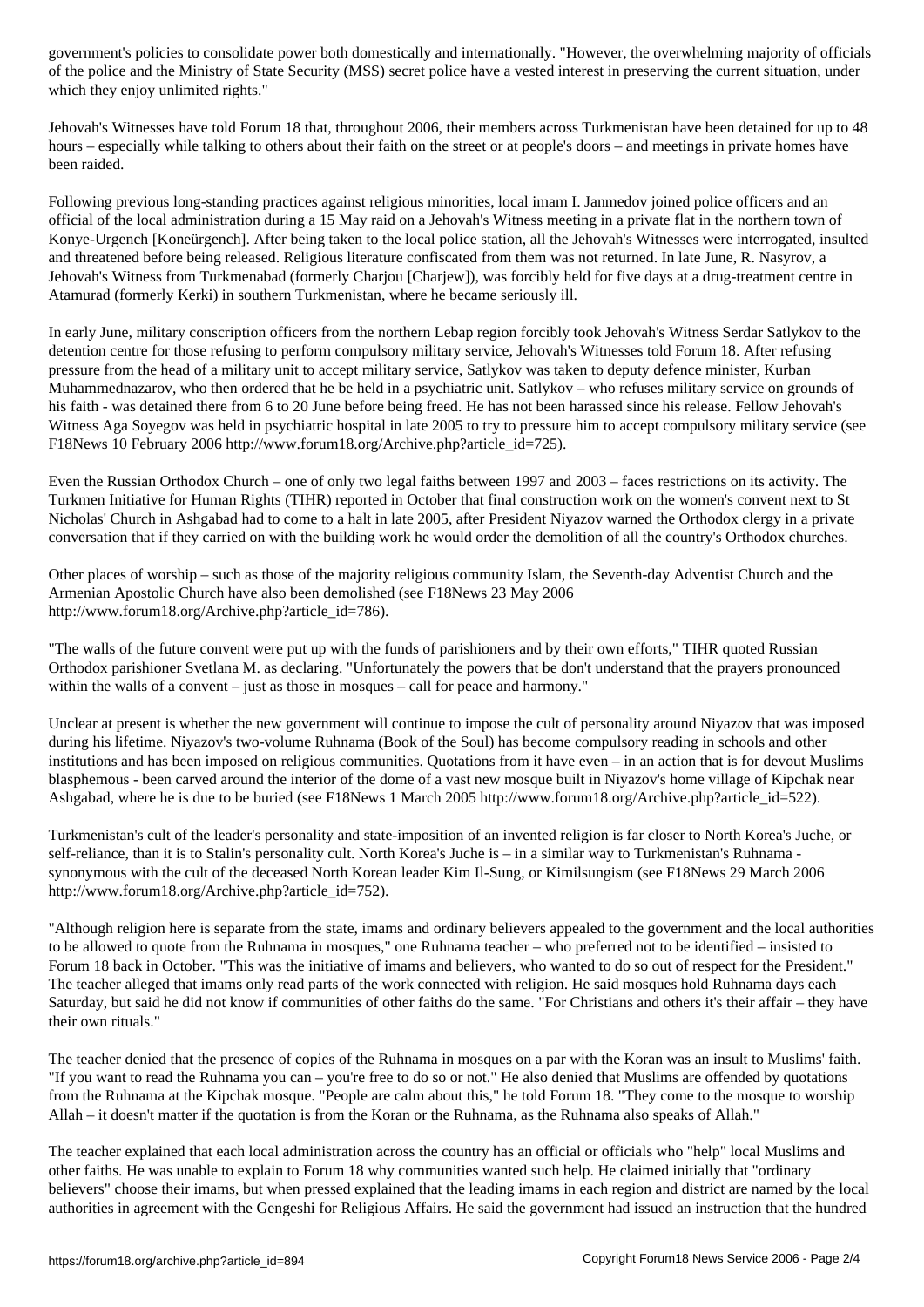The teacher made no comment on the cases of mosques destroyed for, apparently in some cases, failure to honour the President Niyazov's books of alleged "spiritual writings" (see F18News 4 January 2005 http://www.forum18.org/Archive.php?article\_id=481 and 19 November 2003 http://www.forum18.org/Archive.php?article\_id=187).

He said he did not know the background to the removal by Niyazov of successive chief muftis, and declined to discuss the case of Nasrullah ibn Ibadullah, removed as chief mufti in 2003 and sentenced in 2004 to 22 years' imprisonment on charges the government has persistently refused to make public (see F18News 8 March 2004 http://www.forum18.org/Archive.php?article\_id=271). Despite rumours that he had been freed in the October 2006 prisoner amnesty, it is believed Nasrullah is still being held.

The teacher defended the government's controls on the number of pilgrims going on the haj to Mecca, currently set at 188 annually. He said lists of applicants are held by the religious affairs officials in each local administration, adding that he is 3,000th on the list. Turkmenistan still imposes the strictest controls in Central Asia on haj pilgrims (see F18News 5 January 2006 http://www.forum18.org/Archive.php?article\_id=711).

In early November 2006, the Turkmen government announced that, as in previous years, only 188 pilgrims will be permitted – only enough to fit on one aeroplane of the state-run Turkmenistan Airlines – far below the quota allocated to Turkmenistan by the Saudi authorities.

The teacher claimed that local imams – who are also part of the local administration - play no role in evaluating whether religious minorities are allowed to register religious communities in their area. "In the case of non-Muslim communities, they merely pass on the applications to the local administration before it goes to the justice ministry in Ashgabad. Usually religious people don't say No to others who believe in God," he claimed, but could not then explain why imams have taken part in recent years on raids on religious minority communities and threatened them at interrogations at local administrations.

The teacher also claimed that local authorities cannot refuse to allow a religious community to function, if the Justice Ministry has given it registration.

While many ordinary residents of Turkmenistan fear potential instability in the wake of Niyazov's death, religious believers have told Forum 18 they hope their ability to practice their faith freely will improve. But they remain cautious, as the new leaders have so far indicated they will continue the current course.

Before President Niyazov's death, many within religious communities doubted whether limited access to state registration – trumpeted by the regime as a "liberalisation" - made any real improvement to their situation in practice (see F18News 24 May 2006 http://www.forum18.org/Archive.php?article\_id=787). Unregistered religious activity remains - against international human rights standards – illegal. Despite regime claims of the abolition of exit visas, and exit ban against those the state dislikes is still in place (see F18News 31 May 2006 http://www.forum18.org/Archive.php?article\_id=790).

In June this year, a Baptist, Aleksandr Frolov, was deported solely for his religious activity. This was despite the fact that the deportation separated him from his wife, their three year old son, and their five month old daughter (see F18News 14 June 2006 http://www.forum18.org/Archive.php?article\_id=799).

Turkmenistan has not been able to explain to Forum 18 News Service why requests by Asma Jahangir, the UN Special Rapporteur on Freedom of Religion and Belief, to visit the country have gone unmet (see F18News 25 January 2006 http://www.forum18.org/Archive.php?article\_id=718). (END)

For a personal commentary by a Protestant within Turkmenistan, on the fiction - despite government claims - of religious freedom in the country, and how religious communities and the international community should respond to this, see http://www.forum18.org/Archive.php?article\_id=728

For more background, see Forum 18's Turkmenistan religious freedom survey at http://www.forum18.org/Archive.php?article\_id=672

Reports of the religious freedom situation in Turkmenistan can be found at http://www.forum18.org/Archive.php?query=&religion=all&country=32

A survey of the religious freedom decline in the eastern part of the Organisation for Security and Co-operation in Europe (OSCE) area is at http://www.forum18.org/Archive.php?article\_id=806, and of religious intolerance in Central Asia is at http://www.forum18.org/Archive.php?article\_id=815.

 $\overline{\phantom{a}}$